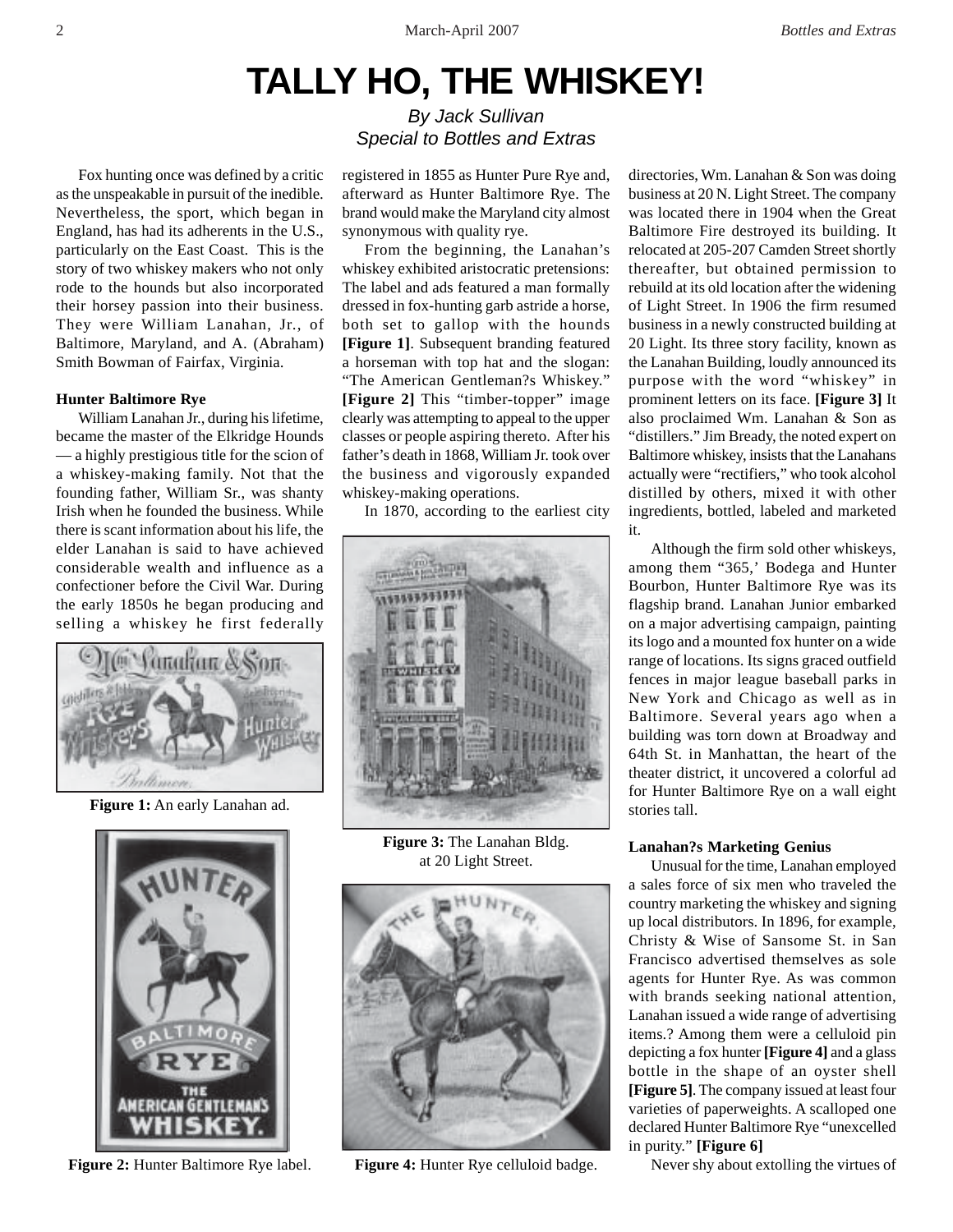### *Bottles and Extras* 3

his whiskey, Lanahan advertised Hunter Baltimore Rye as "The Perfection of Aroma and Taste...the Leading Whiskey of America." Perhaps recognizing that its appeal as a "gentleman's" drink might have a negative effect on potential female customers, the whiskey also was touted as "particularly recommended to women because of its age and excellence." All this hype worked. Hunter became the largest selling rye whiskey in America. A 1912 book entitled, *Baltimore: Its History and Its People,* extolled the firm thus: "There is no article made in Baltimore that has done more to spread the fame of the city as a commercial centre than has Hunter Baltimore Rye."

Others were not so sure of its benefits. In 1900 Robert M. La Follette, the governor of Wisconsin, was pressing his opposition controlled legislature to pass an elections reform bill. Action was blocked during a night session of "wild carousels and debauchery" not seen in a Wisconsin legislative hall even in frontier days. Mrs. La Follette later wrote:

The Assembly floor was a sight to behold. Just in front of the tier of desks was an empty bottle marked 'Hunter's Rye.'"

### **Hunter Rye Goes Global**

Having conquered America, Lanahan looked abroad to expand his market.? In London in the program of a performance of "Sherlock Holmes," Hunter Rye was advertised as "The Popular American Whisky." (Brit spelling). It was the lone Yankee booze sold at the Duke of York Theater that season.

In 1902 the firm tried to get a concession from the imperial court of China. Letters to that effect exist from Wm. Lanahan & Son to Gen. Thaddeus S. Sharretts in Shanghai. Sharretts had been appointed by President





**Figure 5:** Hunter Rye glass oyster shell nip.

**Figure 6:** Hunter Rye paperweight.

Theodore Roosevelt in 1901 to negotiate with the Government of China on increasing imports of U.S. goods. Lanahan?s plea may have paid off. A Hunter sign in Chinese recently sold on Ebay. Another Asian port in which the whiskey found a place was in Manila, the Philippines. A photo exists of American soldiers of the 8th U.S. Infantry, in the islands to put down an insurrection, swigging down quarts of Hunter Baltimore Rye during their off-duty hours.

With success came competition. Many other whiskeys began to call themselves Baltimore rye — even products made hundreds of miles from the Maryland city. Moreover, in 1895, the Shields-May Company of Cincinnati issued its "Hunter's Own Bourbon" and Sherbrook Distillery of the same city had its "Hunter's Lake" whiskey. From Lair, Kentucky, came the brand "Old Lewis Hunter Rye." In likely reaction to these presumed copycats, Lanahan registered "Hunter Rye" with the government as a trademark in 1890 and again in 1905; and "Hunter Baltimore Rye" in 1898 and in 1908.

### **The Hunter Brand Survives**

Wm. Lanahan & Son and its brand operated for 59 years, a long corporate life in the turbulent history of Baltimore whiskey-making. By the time the doors to the operation finally closed in 1919 with the coming of Prohibition, Lanahan family members had moved into the world of banking and high finance. One Lanahan became a governor of the New York Stock Exchange. Another achieved a measure of fame by marrying Scottie Fitzgerald, the only child of author F. Scott and Zelda Fitzgerald. Those Lanahans moved to Washington, D.C., where they were a glamour couple during the 1950s and 1960s.

The Hunter Rye brand survived Prohibition. The name eventually was bought by Seagram, one of the big whiskey cartels out of Canada. About the same time Seagram purchased the Wilson Distillery in Baltimore, producer of Atlas Bourbon. It merged the two operations and began making Hunter Rye at its Calvert distillery in Baltimore. When that facility subsequently was shut down, the Hunter-Wilson Distilling Company was relocated to Seagram's Louisville plant. Apparently because "rye" was losing popularity, Hunter became a Kentucky bourbon.? It did not give up its "Tally Ho!" image, however. Its advertising featured a man on horseback clearing a jump with the slogan: "The first



one over the bar."

Shown here is a post-Pro pint bottle with the horse and rider trademark **[Figure 7]**. As late as 1942 the brand was being advertised in national magazines, as shown here **[Figure 8]**. The brand subsequently faded from view and remains today only as a reminder of the whiskey-making "master of the hounds" that put Baltimore rye on the map.

### **The A. Smith Bowman Distillery**

Meanwhile, in Fairfax County, Virginia, another fox hunting whiskey story was unfolding. It began with a Utopian dreamer named Dr. Carl Adolph Max Wiehle. In 1886 at a tax auction Wiehle bought land in Northern Virginia where the town of Reston now stands. Imbued with philosophical notions that community planning could result in ideal societies, Dr. Wiehle drafted plans for a model town and gave it his own name. The town of Wiehle was incorporated in 1897. But the doctor's fellow Americans failed to rally to his vision and the place was never built.

Enter A. Smith Bowman, a farmer and fox hunter from Kentucky, whose family had originated in Virginia. He is shown here in his hunting togs **[Figure 9]**. In 1927 Bowman bought 4,000 acres of the neverestablished town and started a dairy. Calling